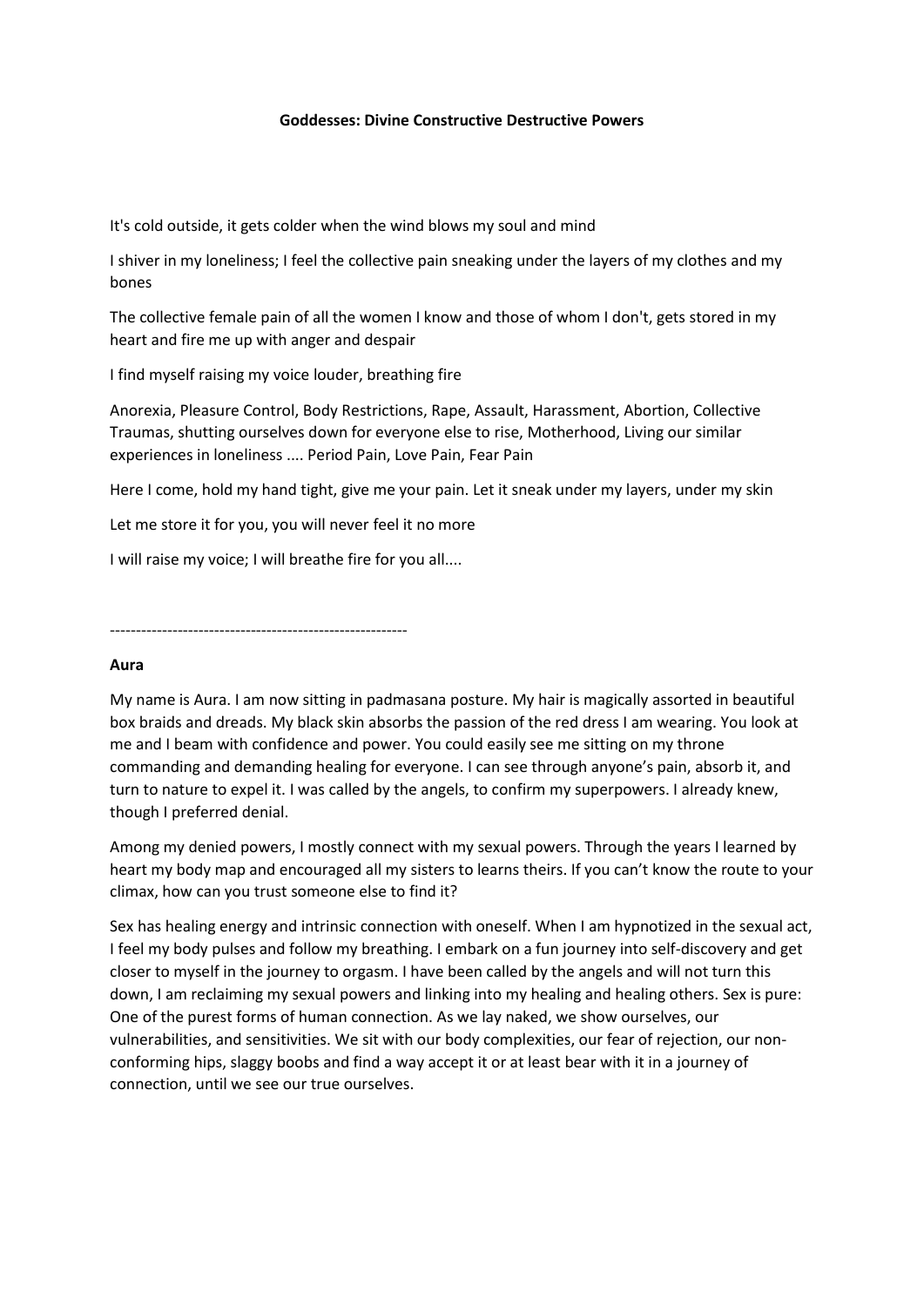# **Ashtar**

My name is Ashtar. I am watching my husband leave with my dreams in his suitcase. I had them since I was a kid. I have spent all my life keeping them alive, growing them and protecting them. I was meant to be a politician like my father. I went to the best schools, always had great marks, and kept my good girl smile. I knew how to sit, how to talk, how to not swear and not be friends with those who swear. My life path was clear. I knew my destined life plan since I was 9 and never resisted it a day. I liked it even if it was decided before I lay my feet on earth's ground. Even my physical appearance endorsed my life plan. I look fierce even if deep down I am thinner than a blown leaf by the breeze. I like to help everyone around me, one by one. I am devoted to listening to people's demands and advocate for their involvement in deciding for their lives. Or at least, that's what I thought I would do until my husband liked this plan. And since he is a man, he decided briskly to take it on. I was pregnant with our daughter at that time. I was busy carrying a human being in my womb. My feet were swollen, and my back barely carried my weight. I couldn't run after him to catch my dreams suitcase. His body allowed him to run, and my body forced me to stop.

## **Aurora**

My name is aurora. I am having a hard time opening my eyes, I have no idea where I am right now. I am laying on a bed that is too uncomfortable to be mine. Oh, here is a nurse talking with me. She is saying that my husband brought me in to the hospital. She says I am fine, that it is just a nervous breakdown. I don't feel fine.

When I was a little girl playing with dolls, I always fantasized about having my own family. I was the oldest among my siblings. I had the lightest skin in my family and my hair was straight and blond. I was always praised for how beautiful I was. My cousins had darker skin and rebellious hair. They were never told they were pretty, and I never told them as well. When I got older, my hair got darker. So, I dyed it blond. My father always treated me like a magic crystal bulb. Shining me out of dust and putting me on the top shelf where everyone can see me and unable to touch me.

I met my husband when I was twenty years old and immediately wanted to marry him. It was always my dream to have my own family. My parents thought I was too young to get married and too beautiful for the guy I chose. I didn't listen. I wanted to escape their patronizing and build my own home. I left my father's house and went to my husband's. I suddenly discovered that my mother was doing more than I ever thought. I was never aware of the load of care and domestic work she did until I had to do it myself. At my parent's home, I was a princess fed, protected and cared for by mother who never said a word. At my husband's, I never felt home. I am taking care of everyone, and I never said a word. I feel betrayed and confused. No one explained to me the conditions of the wife role. I thought I will continue being a princess and get more freedom as well. I found myself working two jobs and wishing for more hours in the day to keep up with all my tasks. I am locked up in this life role and cannot take a breath. I escaped my father's cell to seek independence only to find myself locked up at my husband's jail. How foolish I was…

Now I remember why I am here; I took loads of pills to escape my life sentence. I should have taken more. I will not give up until I break free, out of here.

## **Selena**

My name is Selena. It's a grey and gloomy day. So, I have chosen to wear lace and print today. Making misery aesthetically appealing is my favourite game